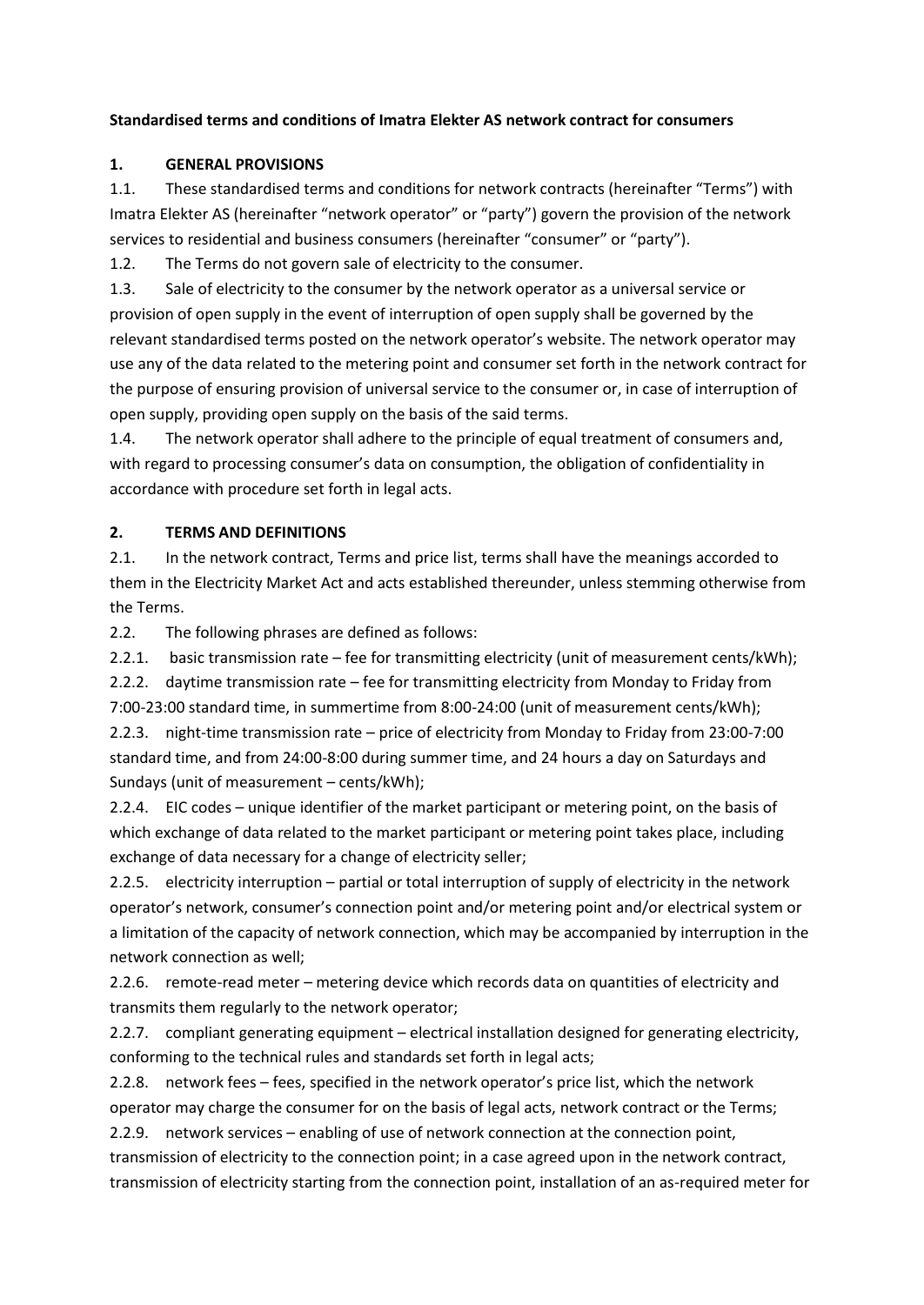measuring or determining the quantities of electricity transmitted over the network, measuring or determining the quantities of electricity and volume of network services at the metering point, collecting and processing meter data, provision of additional services;

2.2.10. provision of network services at metering point – provision of network services at a metering point agreed upon between the network operator and consumer and located in the electrical system within a building connected to the connection point, and which does not match the connection point's location – e.g. an apartment's metering point in an apartment building;

2.2.11. network connection capacity – maximum capacity for use of the network connection agreed upon between the parties or the nominal or actual current separately for consumption of electricity and feed-in to the network. The capacity of the network connection shall be considered to be in the direction of consumption from the network, unless otherwise agreed.

2.2.12. network connection rating – hourly average metered or calculated active capacity (measurement unit – kW (kilowatt)) separately in the direction of consumption from and feed-in to the network.

#### **3. PROVISION OF NETWORK SERVICES AND QUALITY REQUIREMENTS**

3.1. The network operator shall provide consumers with network services on the conditions and in accordance with the procedure set forth in legal acts, the network contract and the Terms. If requested, the network operator shall provide the consumer with additional information on network services and network fees and shall publish the said information on its website.

3.2. The quality requirements for network service and terms and conditions for reducing network fees in the event of violation of quality requirements are set forth in the regulation of the Minister of Economic Affairs and Communications, "Quality requirements for network services and terms and conditions for reducing network fees in the event of violation of quality requirements."

3.3. The network operator shall not be liable for voltage quality or electricity interruptions in the consumer's segment of the electrical system beyond the connection point.

3.4. The technical conditions for provision of network connection and network services shall be established by the network operator.

3.5. The capacity of the network connection may be changed only upon written agreement between the parties. The consumer may not exceed the capacity of the network connection.

3.6. If a central meter unit exists or is installed in a building, the network operator may, providing advance notice to the consumer, transfer the building's metering points to the building's central metering unit. In such a case, the network contract shall be considered to have been amended with regard to the location of the metering point upon receipt of the notice of change of metering point and no separate agreement for amending the network contract is required.

3.7. If a connection circuit box is installed at the metering point, the network operator may, with advance notice provided to the consumer, unify the location of the metering point and the connection point. In such a case, the network contract shall be considered to have been amended with regard to the location of the metering point upon receipt of the notice of change of metering point and no separate agreement for amending the network contract is required.

3.8. In conditions where a consumer is using compliant generating equipment to generate electricity for its own use, the consumer shall agree on the network contract in advance with the network operator. Generating equipment connected to the consumer's electrical system (including backup or power supply generating) must be equipped with the required automatic isolating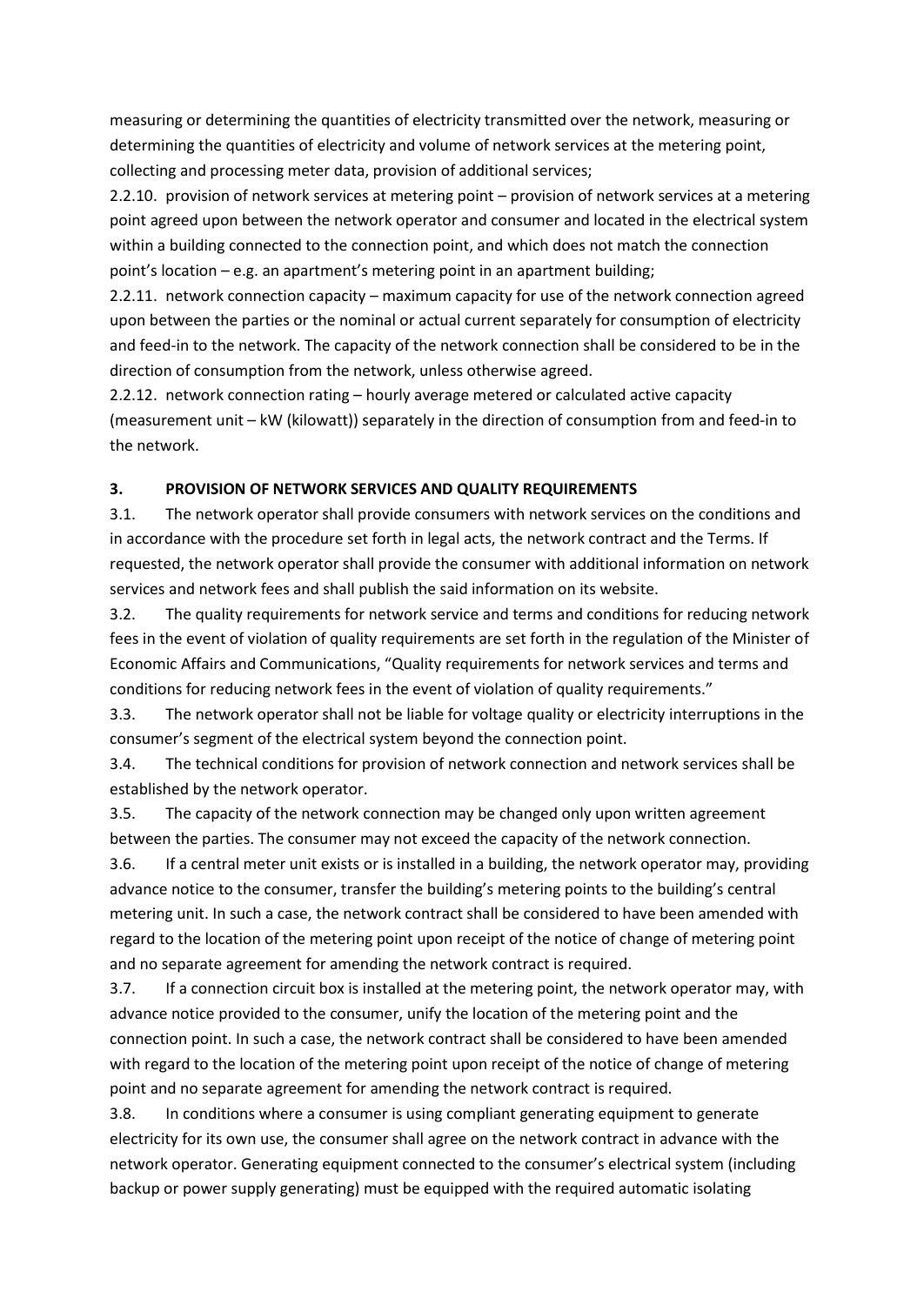systems.

3.9. The network operator has the right to refuse to provide network services in cases set forth in legal acts; the network operator must provide the consumer with a reason for its refusal.

## **4. REQUIREMENTS FOR ELECTRICAL SYSTEMS, ELECTRICITY AND METERING EQUIPMENT**

4.1. For the purpose of performing the network contract as required, the parties shall ensure the electrical systems in their ownership or possession conform to the legal acts, standards and technical rules and norms.

4.2. The parties shall maintain and use their electrical systems so that they do not cause disruptions in the electrical system or impair distribution of electricity. The parties shall use the electrical systems and equipment so that adverse effects or disruptions inconsistent with legal acts or rules are not caused to other persons' electrical systems, electrical or metering devices.

4.3. The consumer shall ensure, within 5 (five) business days of receiving notice from the network operator, access to network operator electrical systems, electrical and metering devices located in the possession of the consumer. In the case of disruptions and problems posing a risk to the operation of the distribution grid, the consumer shall ensure the possibility of inspection of the network operator's electrical installations located in its possession at the first opportunity and no later than within 24 hours.

4.4. Persons specified on a list provided in advance, who hold sufficient qualifications and who are authorised by the consumer, shall have the right to verify, during daytime hours, the consumer's electrical installations in the network operator's substation, provided that the network operator is notified of such a desire in writing at least 5 (five) working days in advance.

4.5. If upon verification of the metering device, it becomes evident that the error in the metering device is greater than allowable, the party has the right to demand that the volume of network services be recalculated for as much as 1 (one) year retroactively. The expenses on verification of the metering device shall be paid by the consumer solely if the verification was performed at the request of the consumer and the verification failed to disclose a greater than allowable error in the metering device.

4.6. The consumer can protect its electrical devices from power surges potentially stemming from thunderstorms by installing a multilevel power surge protective device.

4.7. Rapid changes in voltage that may occur in the electrical network, including depressions in power voltage that may cause disruptions in the operation of the consumer's electrical devices and appliances or cause damage to electrical equipment and appliances. The consumer can protect its electrical devices from voltage changes by installing in its electrical system the relevant protection or additional devices. Information on prevention of damage is available on the network operator's website.

4.8. In the cases specified in clauses 4.6 and 4.7, the network operator shall not compensate the consumer for losses due to damage to electrical equipment or appliances.

## **5. ELECTRICITY INTERRUPTIONS**

5.1. The network operator has the right to effect, in accordance with procedure set forth in legal acts, electricity interruptions in the network and/or at the connection point and/or metering point in the following cases:

5.1.1. in emergency situations or in case of a malfunction;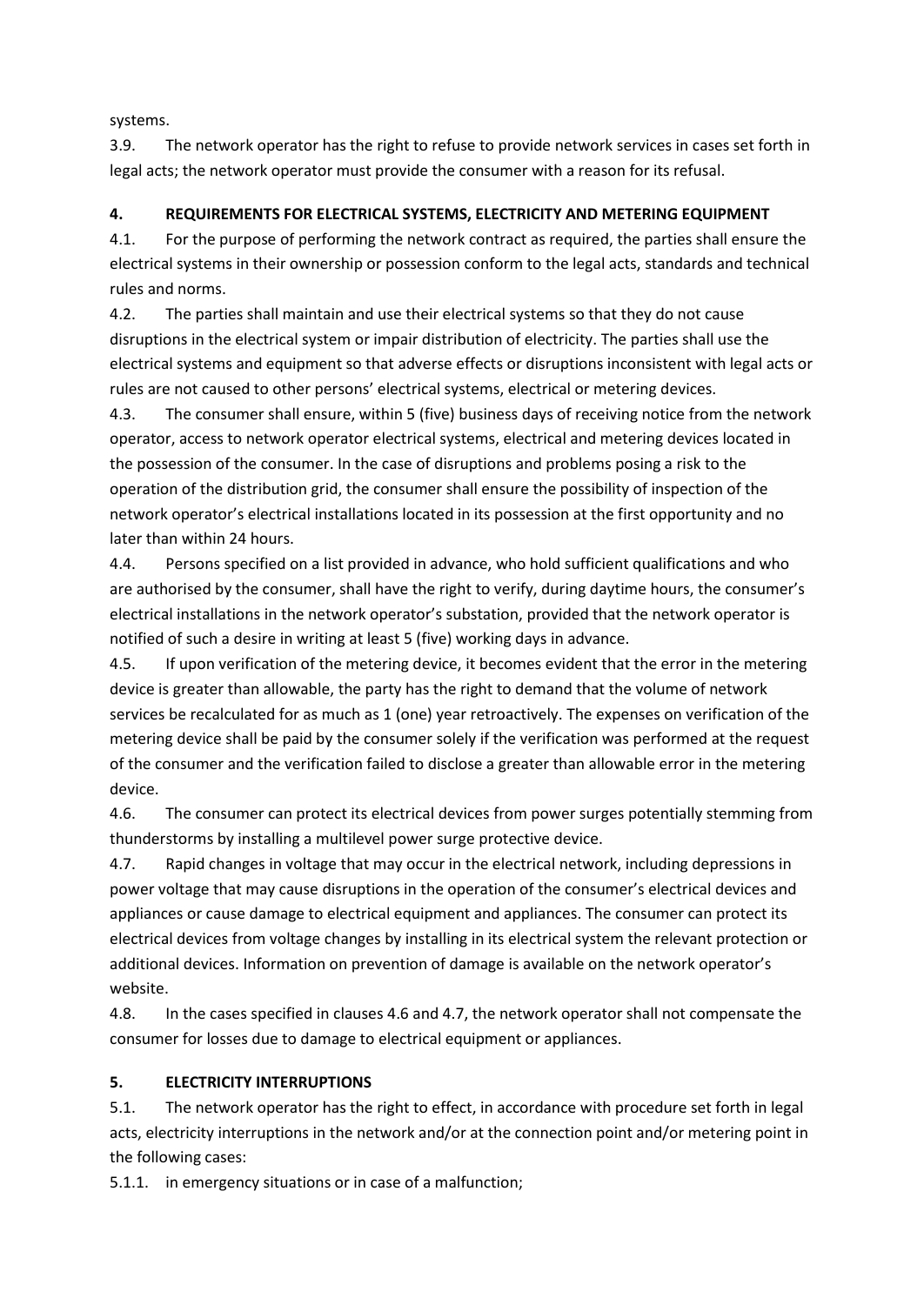5.1.2. if the consumer's electrical system or maintenance or use thereof is not in conformity with the requirements of legal acts, network contract, the Terms or the technical conditions required by the network operator;

5.1.3. If the consumer exceeds the capacity of the network connection;

5.1.4. if the consumer has, without legal basis, performed switching operations in the network operator's electrical system;

5.1.5. in case of an limitation of consumption in an emergency, on conditions set forth in legal acts;

5.1.6. in the event of Force majeure;

5.1.7. in case of material violation by the consumer of the conditions set forth in the network contract or electricity contract or the conditions for the open supply or universal service provided by the network operator, including in the case of indebtedness;

5.1.8. in the case of illegal consumption of electricity or illegal use of network services, including in the absence of a network contract, except in a case where the network operator and the electricity seller regularly invoice the consumer for the network service and electricity consumed and the consumer has paid the invoices on time;

5.1.9. for performing construction, renovation or maintenance work in the grid;

5.1.10. at the request of the consumer, with the electricity interruption paid for on the basis of the price list;

5.1.11. on other grounds set forth in legal acts.

5.2. If the electricity interruption occurred due to a reason owing to the consumer, the network operator shall restore the power supply when the consumer has eliminated the circumstance on which the electricity interruption was based and has compensated the network operator for justified expenses related to the electricity interruption and restoration of network connection.

5.3. An electricity interruption, including limitation of network capacity, shall not release the consumer from the obligation to pay network fees, unless stemming otherwise from legal acts.

5.4. The consumer may not restore a network connection interrupted by the network operator.

## **6. METERING**

6.1. The volume of electricity transmitted and the volume of network service shall be measured or determined, and the metering device processed by, the network operator in accordance with procedure set forth in legal acts and/or Terms and/or the network contract.

6.2. If there are problems in the transmission of remote-read metering data and they do not reach the network operator on time, the network operator may present invoices based on projected quantities. If the meter has recorded the quantities, the consumer shall pay based on the actual meter data.

6.3. The network operator shall not install in the metering point a metering device if the consumer has a single-phase electrical system rated at 50 W or less and the consumer does not desire installation of a metering device. The quantity of electricity transmitted and the volume of network service shall be measured or determined by the network operator on the basis of 50 W rating and hours of use and the consumer shall pay the basic transmission rate for network services. 6.4. If the consumer has a low-voltage main circuit breaker with over 63 A rated current or

medium voltage and reactive energy metering device has been installed at the metering point, the consumer shall pay for the reactive energy consumed and/or fed into the grid during the billing period pursuant to the network operator's price list.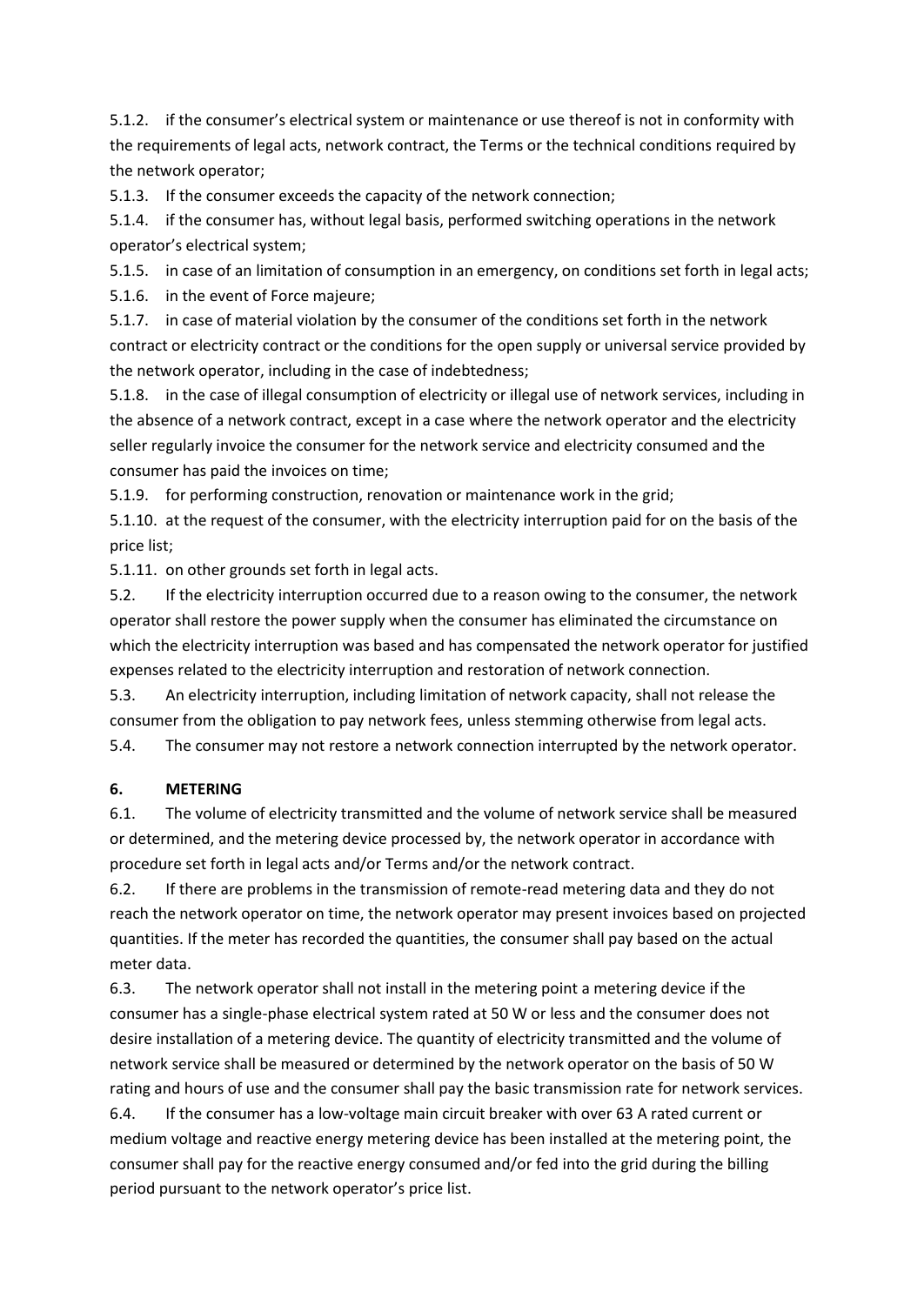6.5. The procedure for determining the amounts of illegally used electricity and network service and determining the value of illegally used electricity and network services is set forth by Minister of Economic Affairs and Communications regulation.

6.6. In case electricity was consumed but not measured by a compliant metering device due to reasons independent of the consumer, the network operator shall determine the quantity of electricity and volume of network services on the basis of the rated voltage of the network connection, the rated current and coefficient of performance of the circuit breaker, and the period during which the electricity was consumed. The quantity of electricity transmitted and the volume of network services shall be determined using this method starting from the conclusion of the network contract or the last technical inspection of the metering device until the restoration of metering as required, but for not more than 1 (one) year retroactively.

6.7. The collection of meter readings from a metering device shall not be considered technical inspection of the metering point or metering device.

6.8. If the quantity of electricity transmitted and the volume of network service rendered is measured on the consumer side of the connection point, the mathematically determined losses shall be added on to the quantities and volumes measured. If the quantity of electricity transmitted and the volume of network service rendered is measured on the network operator side of the connection point, the mathematically determined losses shall be subtracted from the quantities and volumes measured. The network operator has the right to bill the difference between quantities to either the consumer who entered into the network contract with regard to the connection point, to the administrator of the interior electrical system and/or proportionally to the consumers connected to the connection point and/or metering point.

6.9. The network operator shall publish on its website information on how the consumer can access its consumption data, and shall present, at the request of the consumer, the consumption data to the consumer free of charge in accordance with procedure set forth in legal acts.

6.10. The network operator shall report, in accordance with procedure set forth in legal acts, consumption data to the electricity seller selling electricity to the consumer at the metering point.

#### **7. FEES AND SETTLEMENT**

7.1. The consumer shall pay network fees, other fees related to provision of network services and state duties (taxes, fees) procedure set forth and in the extent in legal acts, the network contract, the Terms, and price lists.

7.2. The settlement period is 1 (one) calendar month.

7.3. Depending on the quantity of electricity transmitted to the consumer and the volume of network service, the network operator has the right to change the length of the billing period. The network operator shall send the consumer a notice to that effect within 2 (two) weeks before the change in the length of the billing cycle. In such a case, the network contract shall be considered to have been amended with regard to the length of the billing period upon receipt of the notice of change of billing period and no separate agreement for amending the network contract is required.

7.4. The invoice shall be issued to the consumer either in hard copy or electronically and it must be paid by the payment due date specified on the invoice. The payment shall be considered paid on the day on which it is received by the network operator.

7.5. The network operator has the right to postpone preparation and presentation of invoice to the consumer for as long as the amount on the invoice is smaller than the minimum invoice sum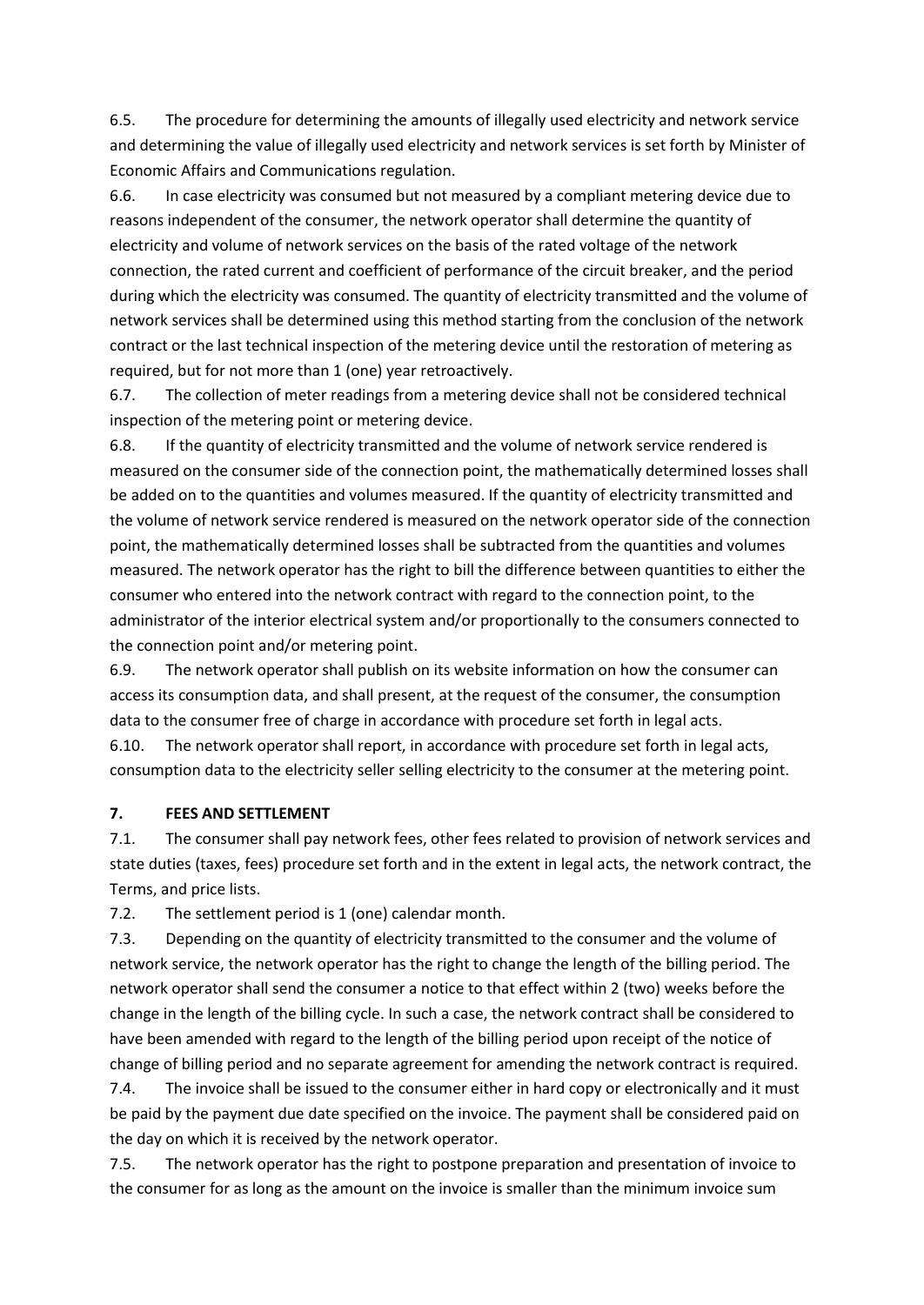published on the network operator's website, and to present the invoice only once it exceeds the minimum sum.

7.6. If there are problems in the transmission of remote-read metering data and they do not reach the network operator on time, the network operator may present invoices based on projected quantities. If the meter has recorded the quantities, the consumer shall pay based on the actual meter data.

7.7. Of the amount received, first the accessory obligations (network operator's expenditures, fines for delay, late interest, contractual penalties, state duties) shall be considered paid), second the principal obligations arising from provision of universal service by the network operator to the consumer or, upon interruption of open supply, open supply, and third, the principal obligations arising from the network contract and provision of network services. Principal obligations that have fallen due shall be extinguished in the order in which the obligations fell due.

7.8. If the consumer fails to pay the invoice by the due date, the network operator has the right to charge the consumer a fine for delay of 0.06% per day until all payments specified on the invoice are received in full. Assessment of the fine for delay shall begin on the day after the due date and shall cease on the day on which the payment is received in full.

7.9. The network operator has the right to request that the consumer make a prepayment, not to exceed the fee for 2 (two) billing periods determined on the basis of the consumption of electricity in the last 12 (twelve) months, if the consumer:

7.9.1. has an indebtedness with regard to paying fees arising from the network contract or provision of universal service or paying for open supply provided by the network operator in case of interruption of the open supply chain or

7.9.2. the consumer has consumed electricity and/or used network services illegally.

7.10. The prepayment shall be refunded to the consumer upon expiry of the network contract once all of the consumer's obligations to the network operator have been discharged as required.

7.11. If the consumer has made a prepayment to the network operator at its own initiative, the network operator has no obligation to pay interest on the prepayment. Upon desire of the consumer, the network operator shall consider the prepayment as credit toward future invoices or shall refund the prepayment to the consumer.

7.12. The network operator shall not pay the consumer interest on the prepayment.

7.13. The service plan selected by the consumer shall enter into force on the date agreed upon between the parties.

7.14. If the network operator changes its price list and the consumer does not express to the network operator, by the entry into force of the price list changes, a desire in this connection to switch to a different service plan, the network operator shall change the consumer's service plan to the one it deems to have the conditions most similar to the existing one. If the consumer does not accept the network operator's replacement of service plan, the consumer has the right to choose a new service plan. The new service plan shall enter into force in the billing period following the consumer's selection.

7.15. The network operator has the right to charge the consumer a fee for changing service plan in the cases and extent set forth in the price list.

## **8. VALIDITY OF NETWORK CONTRACT, THE TERMS AND THE PRICE LIST**

8.1. The network contract shall enter into force at the time agreed upon in the network contract.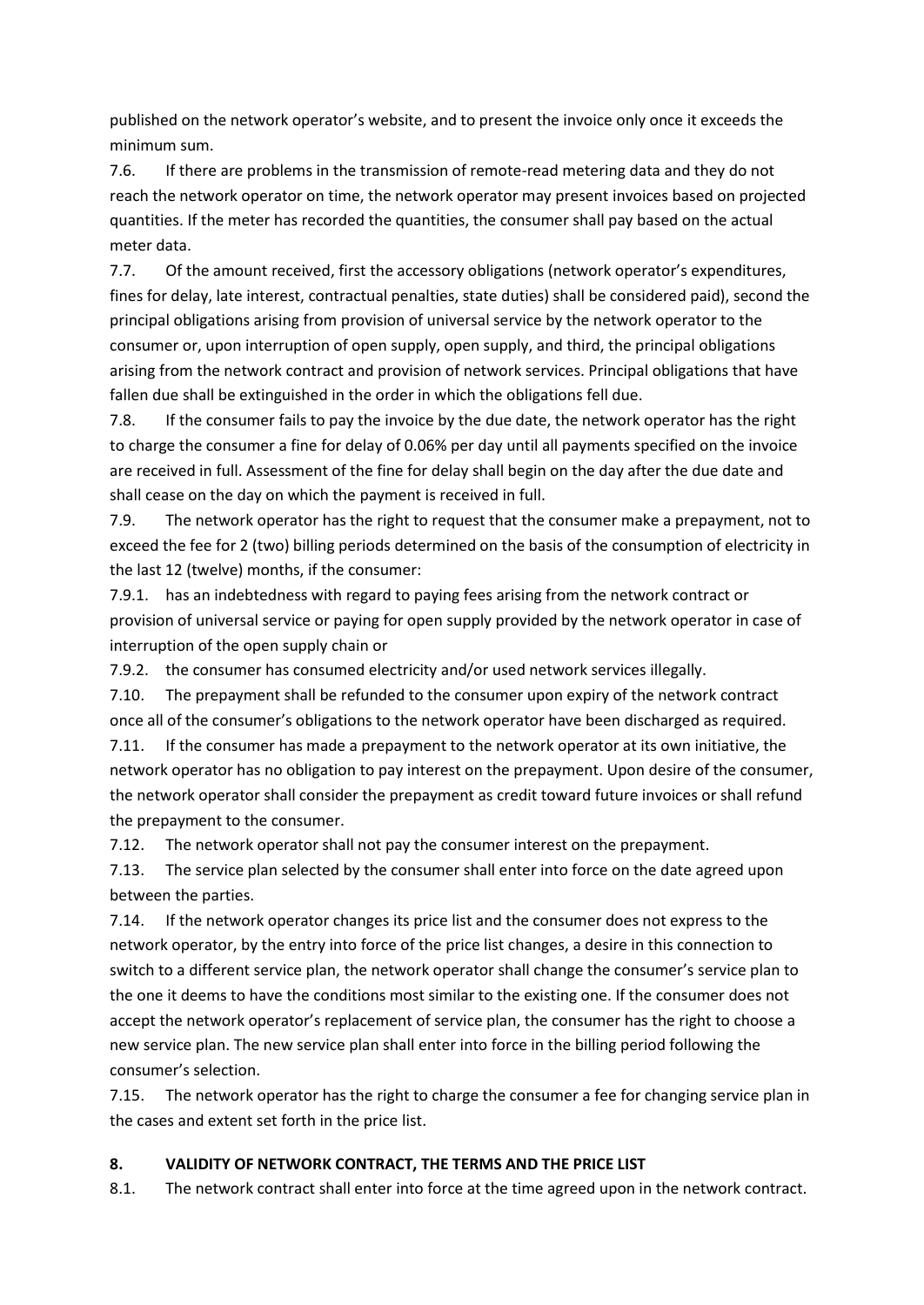The network contract may be either with or without a specified term. This distinction shall either be agreed upon in the network contract.

8.2. The Terms and the network operator's price list shall apply to all network contracts either already in effect or yet to be concluded, irrespective of whether they are annexed directly to the network contract or not.

8.3. The network contract shall expire:

8.3.1. in the case of a network contract entered into for a specified term, if one party notifies the other party in writing of the cancellation of the network contract at least 1 (one) month before the expiry of the network contract; if neither party submits a notice timely, the network contract shall be considered to be extended for the same term and on the same conditions;

8.3.2. by written agreement between the Parties;

8.3.3. upon cancellation of the network contract on the grounds and in accordance with procedure set forth in legal acts, network contract and the Terms;

8.3.4. upon dissolution of the business consumer;

8.3.5. on other grounds set forth in legal acts.

8.4. The consumer shall provide at least 30 (thirty) days advance notice of the cancellation of a network contract, whether it was entered into for a specified or unspecified term.

8.5. If the place of consumption has been destroyed or the consumer has not used the network services for some other reason for more than 3 (three) consecutive years, the network operator may cancel the network contract.

8.6. The counterparty must be notified regarding the desire to terminate or withdraw from the network contract in written form or form reproducible in writing (including electronic) or via self-service on the network operator's website.

8.7. If a party cancels the network contract, the network operator does not have to retain the possibility of using the network connection at the relevant point of consumption. To restore network connection, the consumer must pay the expenses borne by the network operator for this purpose.

# **9. AMENDMENT OF NETWORK CONTRACT, THE TERMS AND THE PRICE LIST**

9.1. The network contract can be amended by agreement between the parties, as well as on other grounds set forth in the network contract, Terms or legal acts. The change must be expressed in writing, in a form reproducible in writing (including electronic form), or done on the network operator's self-service website.

9.2. Provided it adheres to the procedure and terms set forth in legal acts, the network operator shall have the right to unilaterally amend the Terms and price list. Upon request of the consumer, the network operator shall provide additional information regarding changes.

9.3. If it does not consent to the changes, the consumer shall have the right to cancel the network contract.

# **10. LIABILITY**

10.1. Parties shall be liable in accordance with procedure set forth in legal acts for failure to perform as required or non-performance of the obligations set forth in legal acts, network contract and Terms (hereinafter "violation of obligation").

10.2. A party shall compensate the other party for direct patrimonial damage caused by non-performance of obligations. Any other damage, incl. loss of profit, shall not be subject to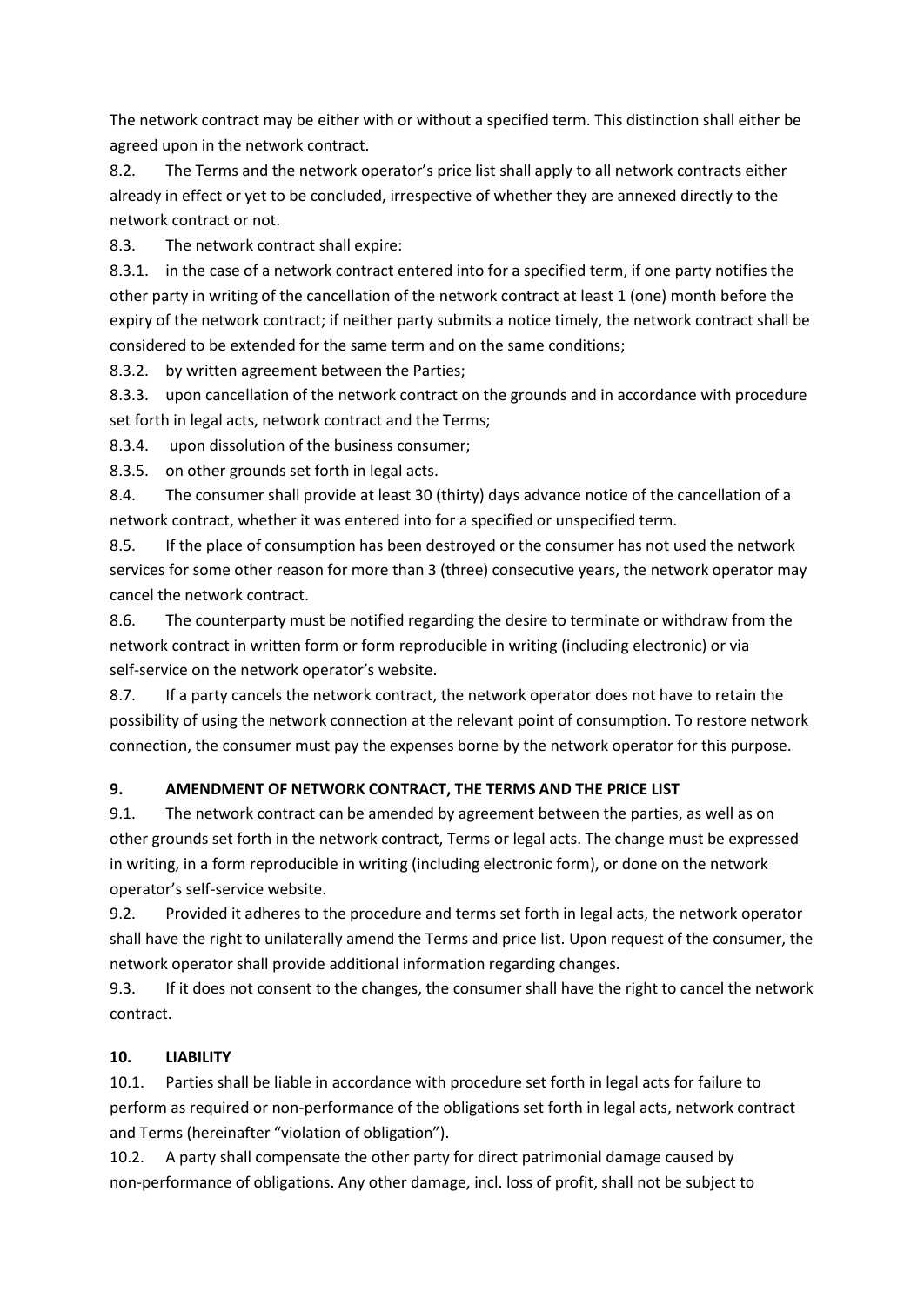compensation.

10.3. A party shall not be liable for violation of obligations if the violation was excusable. Violation of obligations shall be excusable if a Party violates its obligation due to *force majeure*. Force majeure is a circumstance beyond the control of the Parties and which from the point of view of reasonableness they could not have been expected to consider or avoid or surmount at the time at which they entered into the network contract or at the time that the non-contractual obligation arose (e.g. fire, blockade, strike, terrorist act, state of emergency or announcement of state of emergency, activity undertaken by the system operator to ensure reliability of supply, restriction of power generation or consumption in cases and according to procedure set forth in legal acts or the network contract or the Terms, unforeseeable malfunctions in the network).

10.4. If a given circumstance is clearly specified in legal acts, standards or technical rules as constituting Force majeure (e.g. natural disaster, wind or ice exceeding engineering loads on lines, warfare), a violation of obligation due to such a circumstance is excusable. Also excusable is a violation of obligation caused by the action or omission of a market participant not party to the network contract (System operator, other network operator, power plant, consumer), including the situation where its electrical system does not operate as required.

10.5. The consumer shall be liable for the preservation and inviolability of the network operator's electrical systems and electrical and metering device in its, the consumer's, possession, as well as for the preservation and inviolability of the seals thereon. The consumer shall notify the network operator of breach or loss of seals as well as regarding illegal consumption of electricity and illegal use of network services or a suspicion in this regard.

10.6. If the metering system or a part thereof was damaged due to the fault of the consumer, the consumer shall compensate the network operator for the costs of repair, replacement, substitution or renovation.

#### **11. NOTIFICATION**

11.1. Notices and declarations of intent arising from legal acts, the network contract, the Terms and the price list shall be considered presented as required by a party and received by the counterparty if the declaration of intent has been conveyed to the counterparty in the form required in the network contract or to the counterparty at the contact details communicated.

11.2. The consumer has the right to receive from the network operator, information on the following, inter alia:

11.2.1. metering device, switches that are part of the equipment and seals located thereon;

11.2.2. causes of a non-functional state that could have impacted the consumer's electrical system and electrical and metering devices.

11.3. The network operator has the right to receive from the consumer, information on the following, inter alia:

11.3.1. for planning the grid's operating regime;

11.3.2. if a compensation device is used, data on its type, rating and whether it is automatically controlled;

11.3.3. lines, transformers and generators.

11.4. The network operator shall provide at least 2 (two) days' notice via website, e-mail or text message to the consumer of planned power cuts. The consumer shall take measures to prevent any damage arising from the electricity interruption.